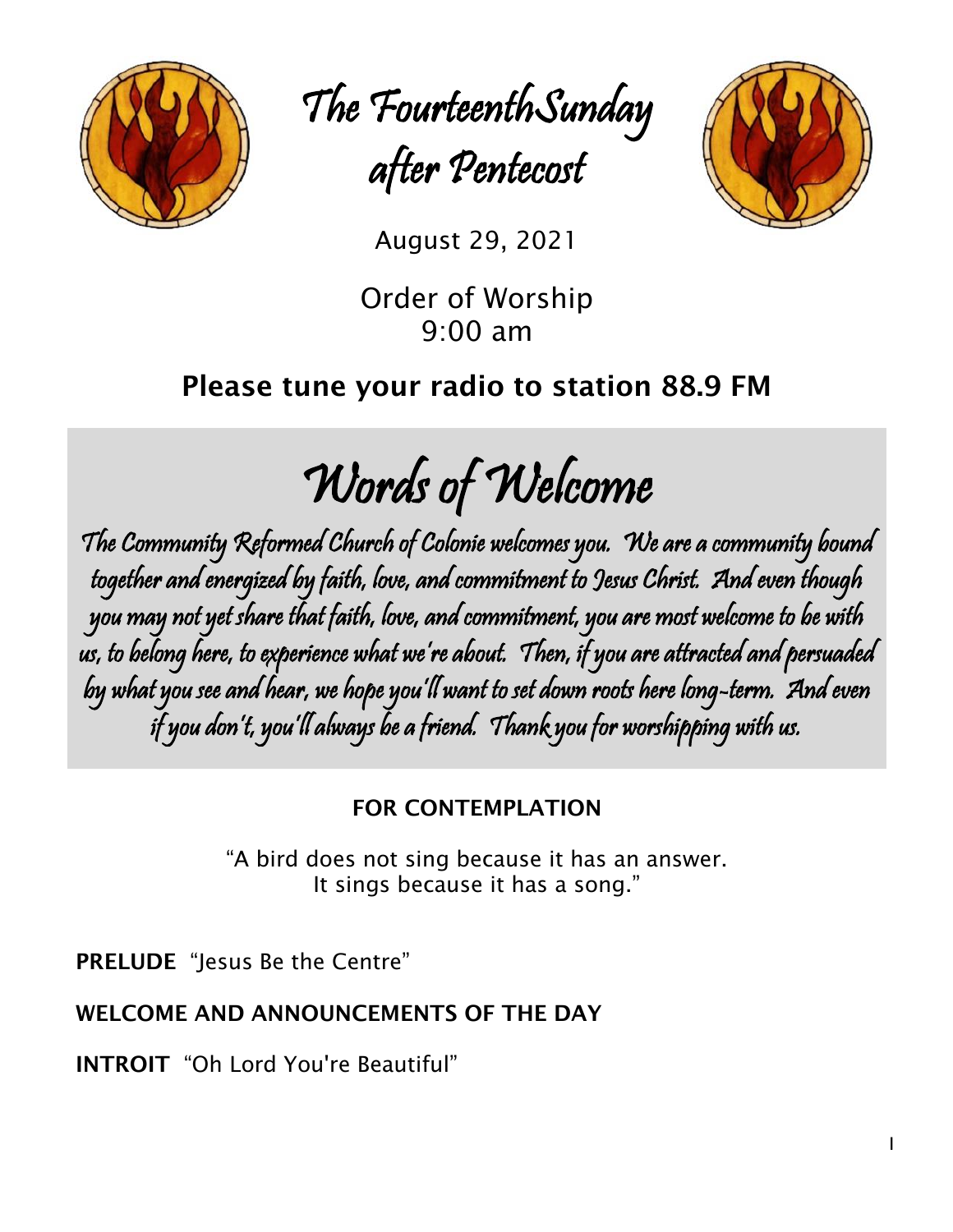### CALL TO WORSHIP

Here in this sanctuary, we remember, O God, your gift of life to each of us; and we seek to carry it to the streets –

*wherever there is death and violence wherever there is grief and loss.*

Here in this sanctuary, we remember, O God, your invitation to belong and find shelter; and we seek to carry it to the streets –

*wherever there is loneliness and rejection wherever there is homelessness and people are displaced.*

Here in this sanctuary, we remember, O God, your reign of justice and righteousness; and we seek to carry it to the streets –

*wherever there is lawlessness or tyranny wherever there is corruption and oppression.*

Here in this sanctuary, we remember, O God, your sacrifice of love and mercy; and we seek to carry it to the streets –

*wherever there is hatred and evil wherever there is hopelessness, regret and guilt.*

Here in this sanctuary, where we remember all that you have done for us, O God, we remember also your call to live what we sing and pray.

*And so we commit ourselves again to carry our worship from the sanctuary to the streets.*

In Jesus' Name. *Amen.*

HYMN "O For a Thousand Tongues to Sing"

*O for a thousand tongues to sing my great Redeemer's praise, the glories of my God and King, the triumphs of his grace, the triumphs of his grace!*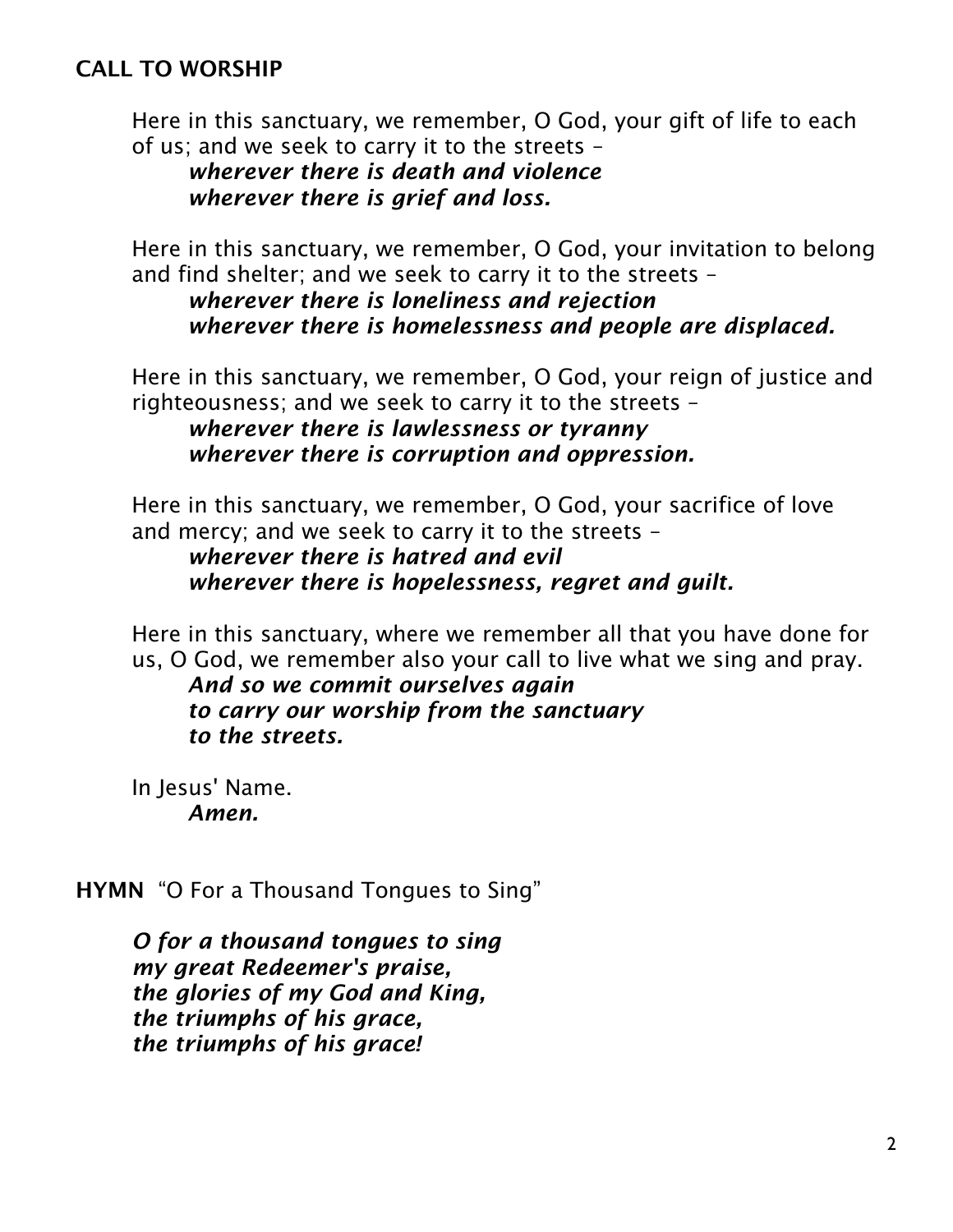*My gracious Master and my God, assist me to proclaim, to spread through all the earth abroad the honors of thy name, the honors of thy name.*

*Jesus! the name that charms our fears, that bids our sorrows cease; 'tis music in the sinner's ears, 'tis life, and health, and peace, 'tis life, and health, and peace.*

*He speaks, and, listening to his voice, new life the dead receive, the mournful, broken hearts rejoice, the humble poor believe, the humble poor believe.*

*Hear him, ye deaf; his praise, ye dumb, your loosened tongues employ; ye blind, behold your Saviour come, and leap, ye lame, for joy, and leap, ye lame, for joy.*

### THE RESPONSIVE READING

We all like to be noticed, O God, from our earliest cries of "look at me!"

*to the cautious search for acknowledgement from someone special;*

from the longing for a witness to our life

*to our weak grasp for a hand to hold as we die.*

And perhaps the greatest miracle of all, is that you notice and you pay attention;

*You really see us, take note of us, watch us and acknowledge us.*

What are we really, that you should pay us any mind? *And yet, you bear witness to each simple life.*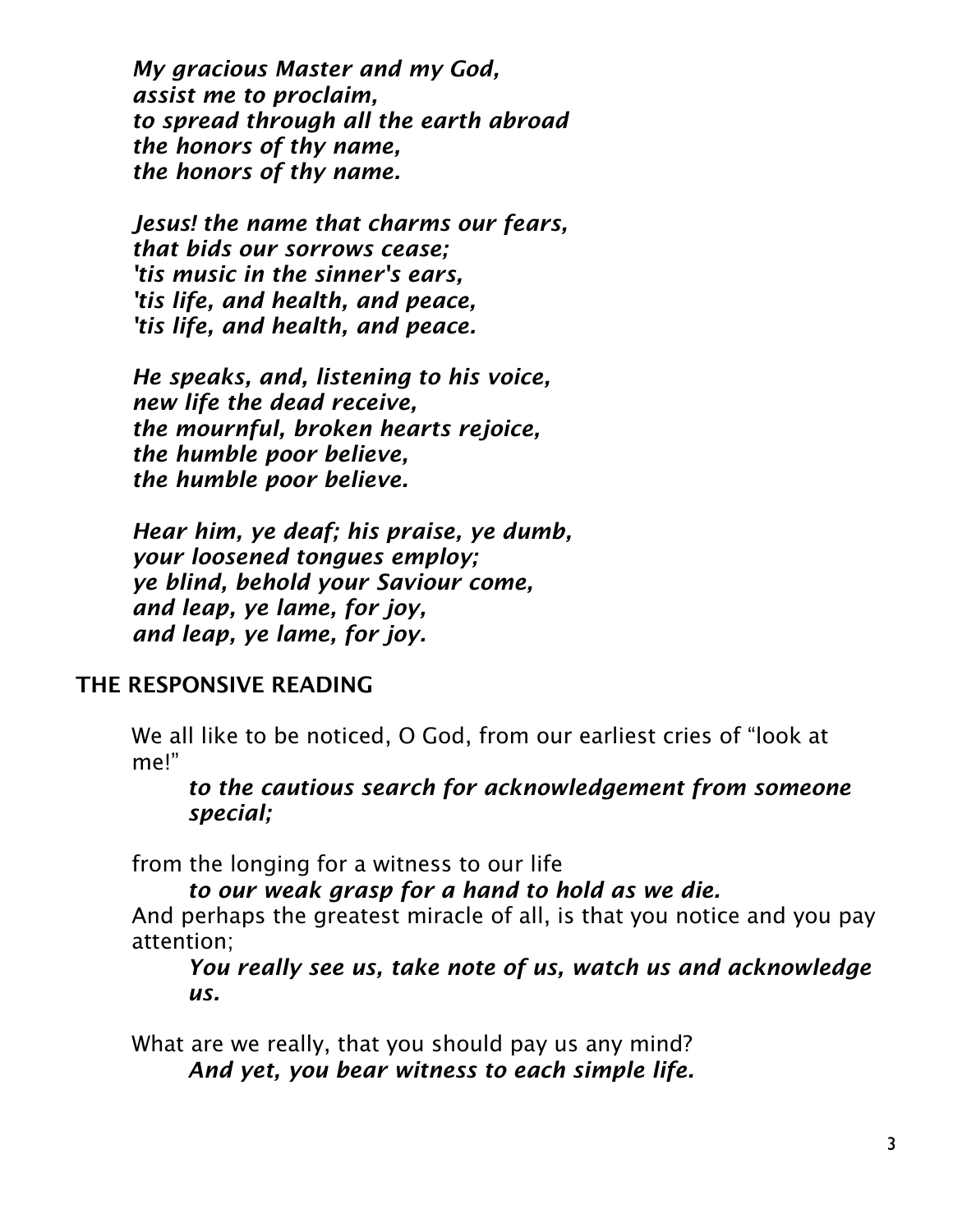And so God, we praise you *for the unfathomable, mysterious and infinitely gracious gift of being noticed.*

TAIZÉ MEDITATION "Blessing and Praise" (3 times)

*Blessing and praise be given, Blessing and praise be given To Christ who comes, who comes for us, Comes in the name of the Lord.*

#### PRAYER OF CONFESSION

The law is easy, Jesus, *lists to be made, items ticked as each is fulfilled;* Love is messy, *people to be heard and seen, consequences and compassion to be considered;*

But we've lived too long by law the law of the sword *taking lives to achieve our goals;* the law of the market *seeking gain without thought of the impact* the law of religion *handing out judgment in your name;*

But, the poor and the weak, the diseased and the lonely, the rejected and the sinful *find no healing in our laws;*

So teach us to love, Jesus, as you do, *enough to defend the helpless and overturn the tables of the powerful; enough to sacrifice ourselves so others may live*

Teach us to love, Jesus, as you do. *Amen.*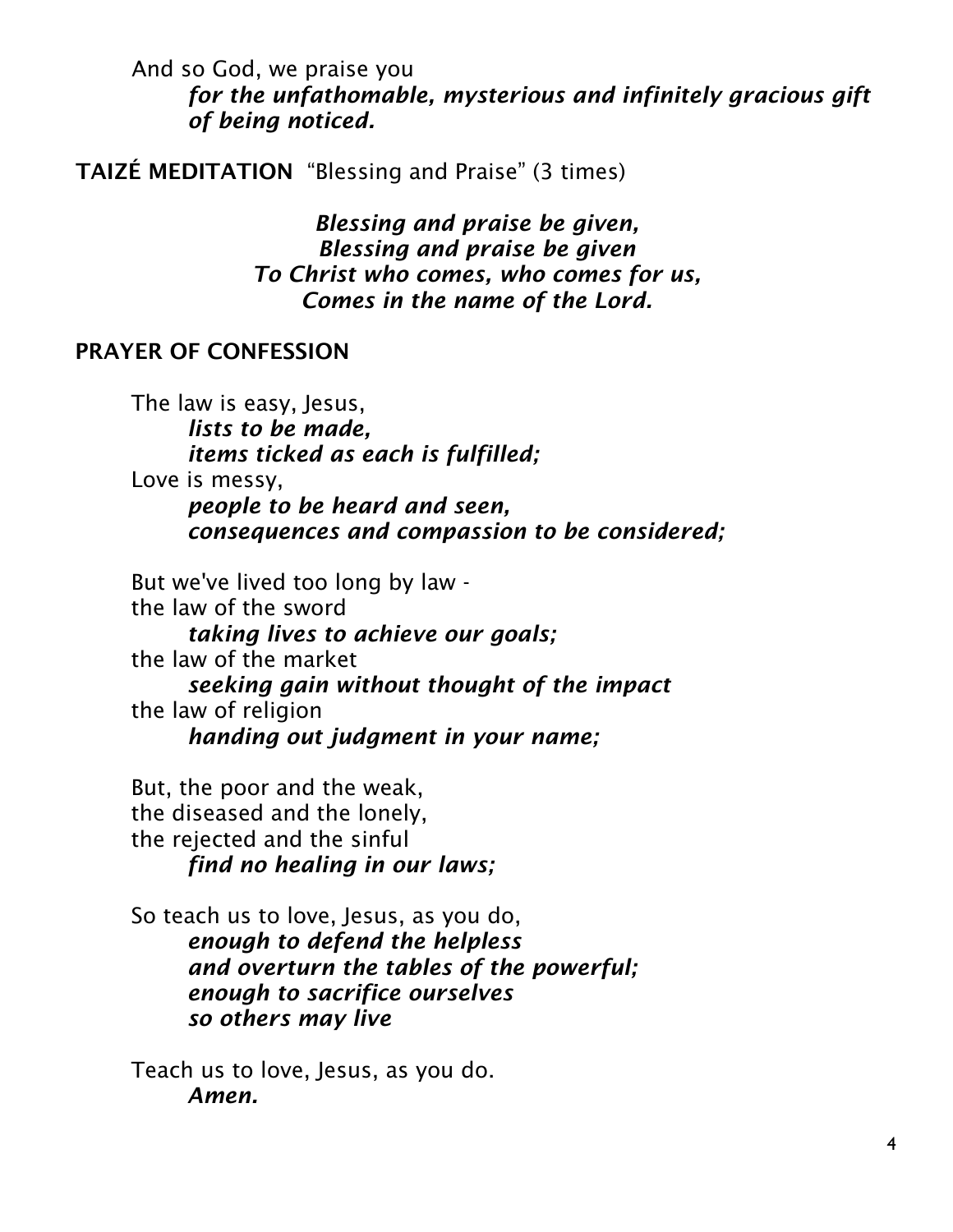TAIZÉ MEDITATION "Lord Jesus Christ" (3 times)

*Lord Jesus Christ, your light shines within us. Let not my doubts and my darkness speak to me. Lord Jesus Christ, your light shines within us. Let my heart always welcome your love.*

### ASSURANCE OF GOD'S FORGIVENESS

CHILDREN'S MESSAGE ~ Sarah Huiest

### DEACON'S PRAYER FOR THE WORLD ~ Mary Helf

# CALL TO OFFERING

All generous acts have their beginning in God's generosity towards us.

*A generosity revealed above all in Jesus – the greatest gift of all.*

Such a gift invites us to generous giving also.

*Let us offer our gifts to God*

# THE OFFERING OF OUR GIFTS TO GOD

Website:

[www.communityreformedchurch.com](http://www.communityreformedchurch.com/)

PayPal:

[https://www.paypal.com/donate?hosted\\_button\\_id=N67JS9D5MLMGS](https://www.paypal.com/donate?hosted_button_id=N67JS9D5MLMGS)

### Mailing Address:

Community Reformed Church of Colonie 701 Sand Creek Road Colonie, NY 12205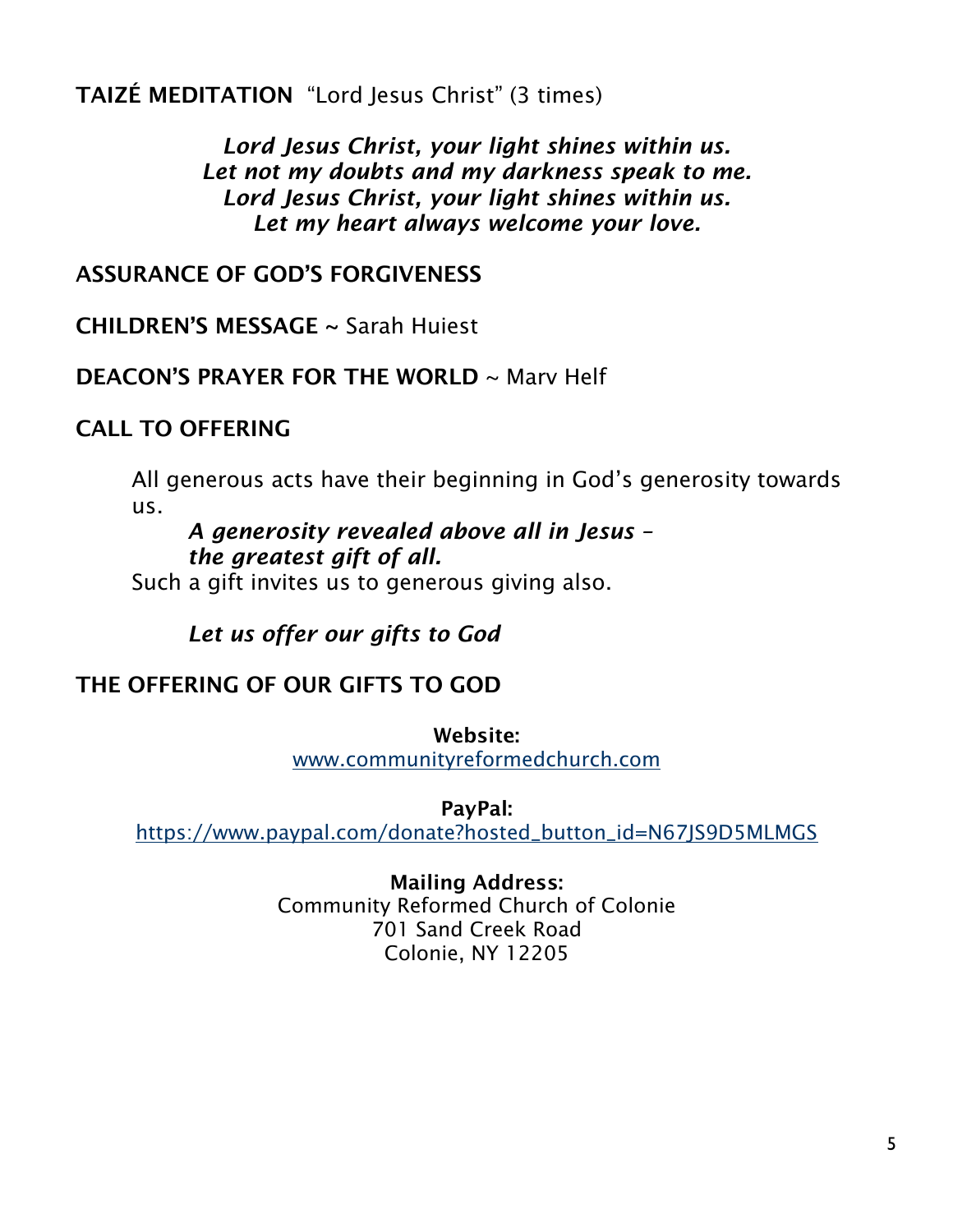# OUR PRAISE TO GOD (THE DOXOLOGY)

*Praise God from whom all blessings flow; Praise God, all creatures here below; Praise God above ye heavenly host: Praise Father, Son and Holy Ghost. Amen.*

### THE DEDICATION OF OUR GIFTS TO GOD

*Receive these gifts, O God for we offer them and our lives to be blessed and used in the "doing of your word" - witnessing to Jesus' love and serving others in his name. May what we give and what we do in Jesus' name be true and worthy actions of our hearts. Amen*

### ELDER'S PRAYER FOR THE PEOPLE ~ Marissa Lombardo

### THE LORD'S PRAYER

*Our Father who art in heaven, hallowed be your name, your kingdom come, your will be done, on earth as it is in heaven. Give us this day our daily bread. And forgive us our debts, as we forgive our debtors. And lead us not into temptation, but deliver us from evil for yours is the kingdom, and the power and the glory forever. Amen.*

### THE SCRIPTURE LESSON Mark 1:40-45

A leper came to him begging him, and kneeling he said to him, "If you choose, you can make me clean." Moved with pity, Jesus stretched out his hand and touched him, and said to him, "I do choose. Be made clean!" Immediately the leprosy left him, and he was made clean. After sternly warning him he sent him away at once, saying to him, "See that you say nothing to anyone; but go, show yourself to the priest, and offer for your cleansing what Moses commanded, as a testimony to them." But he went out and began to proclaim it freely, and to spread the word, so that Jesus could no longer go into a town openly, but stayed out in the country; and people came to him from every quarter.

THE MORNING MESSAGE "The Sick and Suspicious"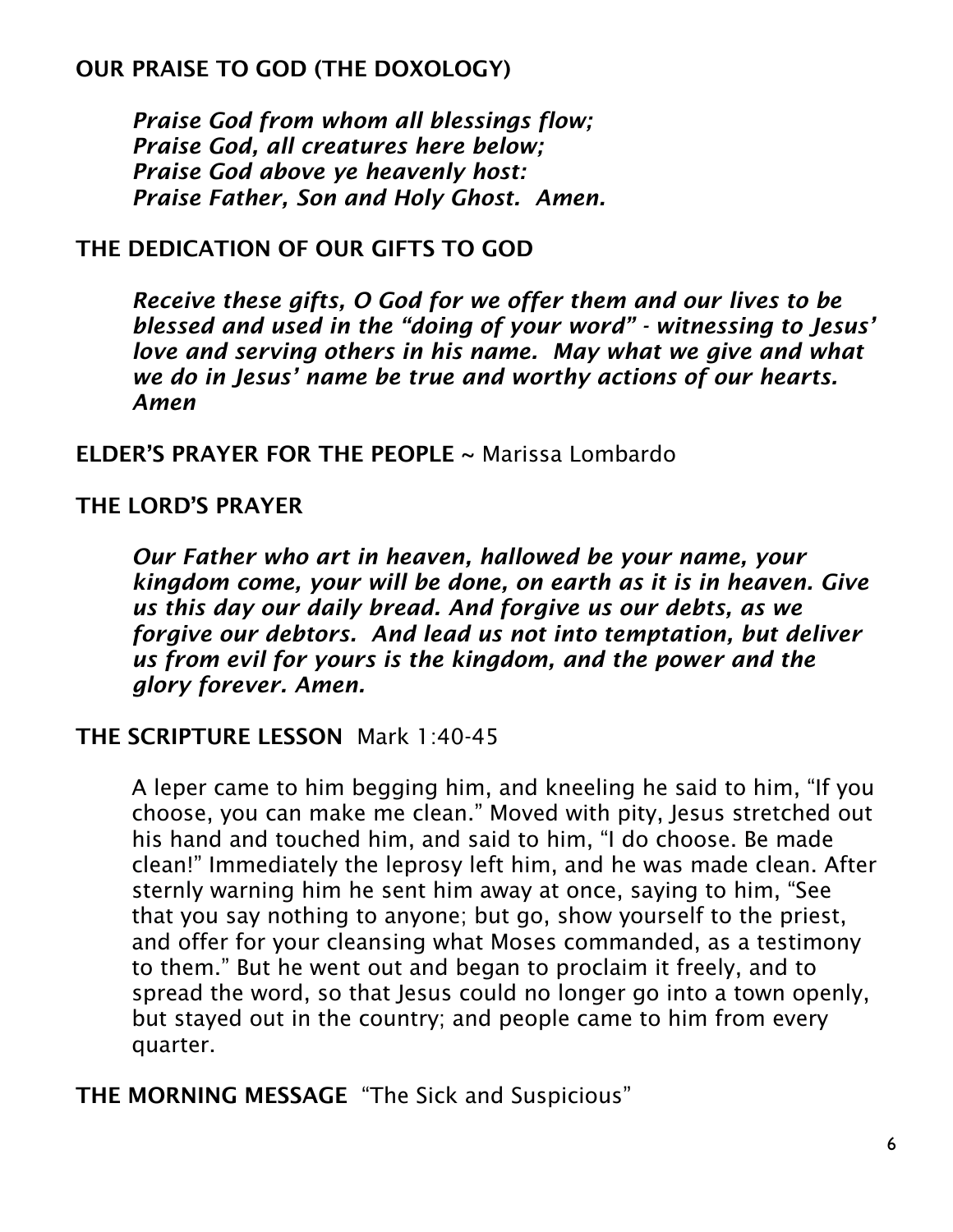*HYMN* "The Gift of Love"

*1 Though I may speak with bravest fire, and have the gift to all inspire, and have not love, my words are vain; as sounding brass, and hopeless gain.*

*2 Though I may give all I possess, and striving so my love profess, but not be given by love within, the profit soon turns strangely thin.*

*3 Come, Spirit, come, our hearts control, our spirits long to be made whole. Let inward love guide every deed; by this we worship, and are freed.*

BENEDICTION

### THE FOURFOLD AMEN STAINER

# Worship Leader and Liturgist Lynne Gilgore

# Director of Music Ministries Benjamin April

# Soloist Brian Rhode

Elder of the Day Marissa Lombardo

Deacon of the Day Marv Helf